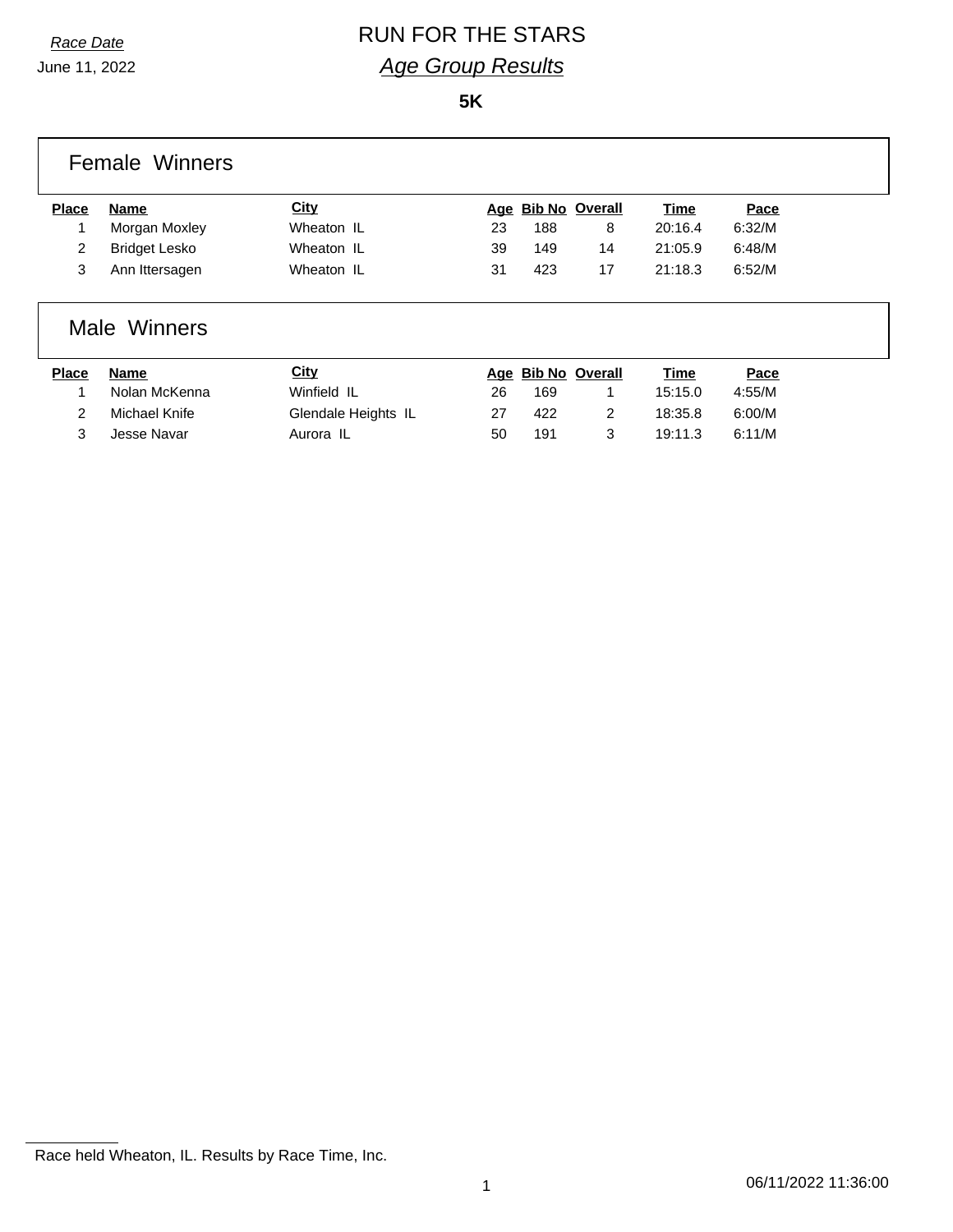# *Race Date* RUN FOR THE STARS *Age Group Results*

**5K**

|                   | Male No Age Given                      |                             |                     |            |                          |                        |                    |  |
|-------------------|----------------------------------------|-----------------------------|---------------------|------------|--------------------------|------------------------|--------------------|--|
| <b>Place</b>      | <b>Name</b>                            | <b>City</b>                 |                     |            | Age Bib No Overall       | <b>Time</b>            | Pace               |  |
| 1                 | Participant 388                        |                             | 0                   | 388        | 99                       | 29:26.8                | 9:30/M             |  |
|                   | Girlsl 9 & under                       |                             |                     |            |                          |                        |                    |  |
| <b>Place</b>      | <b>Name</b>                            | <b>City</b>                 |                     |            | Age Bib No Overall       | <b>Time</b>            | Pace               |  |
| $\mathbf{1}$      | Lily Smith                             |                             | 08                  | 387        | 102                      | 29:35.1                | 9:33/M             |  |
| $\overline{2}$    | Juliette Tebbe                         | Wheaton IL                  | 9                   | 264        | 154                      | 33:21.3                | 10:46/M            |  |
| 3                 | Selah Cruz                             | Glen Ellyn IL               | 6                   | 70         | 191                      | 35:57.7                | 11:36/M            |  |
| 4                 | Sofia Nelson                           | Wheaton IL                  | 6                   | 199        | 196                      | 36:35.6                | 11:48/M            |  |
| 5                 | Piper Panner                           | Wheaton IL                  | $\overline{7}$      | 219        | 210                      | 37:07.5                | 11:59/M            |  |
| 6                 | Ayla White                             | Ankeny IA                   | 8                   | 308        | 254                      | 42:56.4                | 13:51/M            |  |
| $\overline{7}$    | Celia Maurer                           | Winfield IL                 | 9                   | 159        | 279                      | 49:15.4                | 15:53/M            |  |
| 8                 | Felicity Schlickman                    | Wheaton IL                  | 9                   | 236        | 284                      | 51:30.6                | 16:37/M            |  |
| 9                 | Pearl Kelley                           | Naperville IL               | 6                   | 123        | 295                      | 54:37.5                | 17:37/M            |  |
| 10                | Ruby Kelley                            | Naperville IL               | 9                   | 124        | 296                      | 54:37.5                | 17:37/M            |  |
|                   | Boys 9 & under                         |                             |                     |            |                          |                        |                    |  |
| <b>Place</b><br>1 | <b>Name</b><br>Jacob Farber            | <b>City</b><br>Wheaton IL   | 9                   | 335        | Age Bib No Overall<br>47 | <b>Time</b><br>24:35.3 | Pace<br>7:56/M     |  |
| $\overline{2}$    | <b>Luke Sanders</b>                    | Wheaton IL                  | 9                   | 380        | 76                       | 27:39.3                | 8:55/M             |  |
| 3                 | Sean McDermott                         | Glen Ellyn IL               | 6                   | 164        | 160                      | 34:32.3                | 11:08/M            |  |
| 4                 | Jonathan Van Cott                      | Wheaton IL                  | 8                   | 285        | 174                      | 35:20.5                | 11:24/M            |  |
| 5                 | Ian Callender                          | Wheaton IL                  | 9                   | 46         | 213                      | 37:12.8                | 12:00/M            |  |
| 6                 | Caleb Miller                           | Wheaton IL                  | 9                   |            |                          | 37:53.6                | 12:13/M            |  |
|                   |                                        |                             |                     |            |                          |                        |                    |  |
|                   |                                        |                             |                     | 184        | 219                      |                        |                    |  |
| $\overline{7}$    | Kelvin White                           | Ankeny IA                   | 6                   | 309        | 256                      | 42:57.6                | 13:52/M            |  |
| 8                 | Andy Chamy                             | Winfield IL                 | 9                   | 355        | 280                      | 50:19.3                | 16:14/M            |  |
| 9<br>10           | <b>Jude Sanders</b><br>Finnegan Kelley | Wheaton IL<br>Naperville IL | $\overline{7}$<br>3 | 381<br>122 | 289<br>294               | 53:21.8<br>54:37.5     | 17:13/M<br>17:37/M |  |
|                   | Female 10 to 14                        |                             |                     |            |                          |                        |                    |  |
| <b>Place</b>      | <b>Name</b>                            | <b>City</b>                 |                     |            | Age Bib No Overall       | <b>Time</b>            | Pace               |  |
| $\mathbf{1}$      | Lily Baibak                            | Aurora IL                   | 14                  | 359        | 24                       | 22:06.7                | 7:08/M             |  |
| $\overline{2}$    | Hanalise Van Wijk                      | Wheaton IL                  | 13                  | 290        | 65                       | 26:29.9                | 8:33/M             |  |
| 3                 | Vera Clark                             | Wheaton IL                  | 10 <sup>1</sup>     | 330        | 78                       | 27:39.5                | 8:55/M             |  |
| $\overline{4}$    | <b>Caroline Bailey</b>                 | Wheaton IL                  | 12                  | 343        | 89                       | 28:31.1                | 9:12/M             |  |
| 5                 | <b>Addison Bailey</b>                  | Wheaton IL                  | 12                  | 344        | 90                       | 28:31.8                | 9:12/M             |  |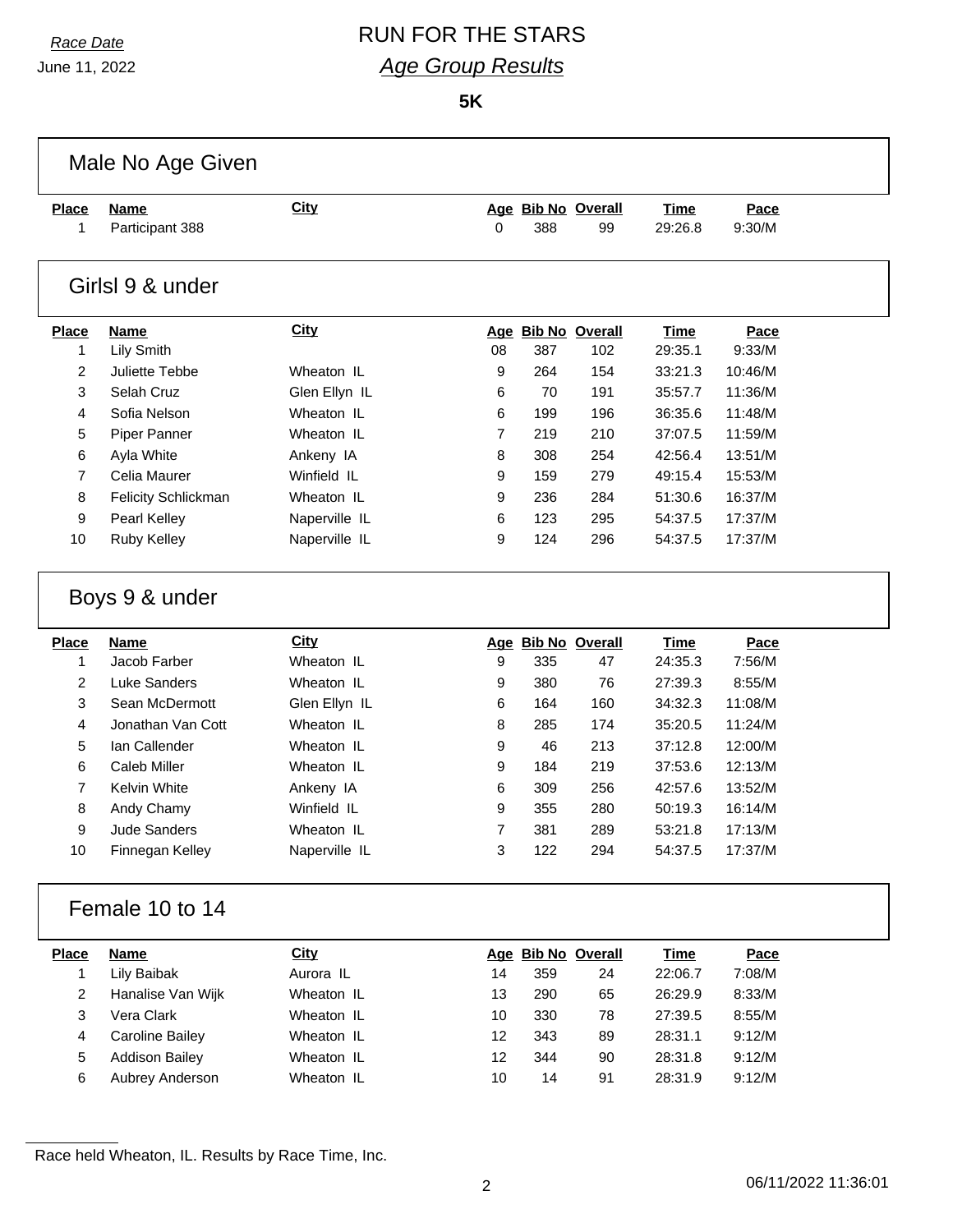### *Race Date* RUN FOR THE STARS *Age Group Results*

**5K**

|                         | Female 10 to 14                     |                 |          |            |                    |                    |                  |
|-------------------------|-------------------------------------|-----------------|----------|------------|--------------------|--------------------|------------------|
| <b>Place</b>            | <b>Name</b>                         | City            |          |            | Age Bib No Overall | <u>Time</u>        | Pace             |
| $\overline{7}$          | Rachelle Tebbe                      | Wheaton IL      | 14       | 267        | 92                 | 28:34.6            | 9:13/M           |
| 8                       | <b>Lucy Sanders</b>                 | Wheaton IL      | 13       | 378        | 100                | 29:27.9            | 9:30/M           |
| 9                       | Katie Tebbe                         | Wheaton IL      | 11       | 265        | 105                | 29:39.3            | 9:34/M           |
| 10                      | <b>Isabelle Schreiter</b>           | Naperville IL   | 13       | 409        | 107                | 29:40.2            | 9:34/M           |
| 11                      | Phoebe Aldana                       | Villa Park IL   | 11       | 9          | 116                | 30:11.5            | 9:44/M           |
| 12                      | Kirsten Anderson                    | Wheaton IL      | 12       | 16         | 136                | 31:13.4            | 10:04/M          |
| 13                      | <b>Grace Nellessen</b>              | Glen Ellyn IL   | 12       | 192        | 187                | 35:52.8            | 11:34/M          |
| 14                      | Natalie Maurer                      | Winfield IL     | 10       | 161        | 202                | 36:54.9            | 11:54/M          |
| 15                      | Lucy Wiper                          | Wheaton IL      | 14       | 405        | 248                | 41:59.4            | 13:33/M          |
| 16                      | Lydia Callender                     | Wheaton IL      | 11       | 47         | 273                | 48:10.7            | 15:33/M          |
|                         |                                     |                 |          |            |                    |                    |                  |
|                         | Male 10 to 14                       |                 |          |            |                    |                    |                  |
| <b>Place</b>            | <b>Name</b>                         | City            |          |            | Age Bib No Overall | Time               | Pace             |
| 1                       | <b>Jack Sanders</b>                 | Wheaton IL      | 14       | 377        | 4                  | 19:23.1            | 6:15/M           |
| $\overline{c}$          | <b>Judah Clark</b>                  | Wheaton IL      | 13       | 331        | 13                 | 20:54.1            | 6:45/M           |
| 3                       | Peter Farber                        | Wheaton IL      | 10       | 336        | 21                 | 21:50.7            | 7:03/M           |
| $\overline{\mathbf{4}}$ | William Channing                    | Wheaton IL      | 14       | 55         | 23                 | 22:00.1            | 7:06/M           |
| 5                       | Ransom Burghart                     | West Chicago IL | 13       | 41         | 50                 | 24:52.8            | 8:02/M           |
| 6                       | Gray Schlickman                     | Wheaton IL      | 11       | 237        | 61                 | 26:07.7            | 8:26/M           |
| $\overline{7}$          | Elijah Moody                        | Wheaton IL      | 10       | 187        | 62                 | 26:10.5            | 8:27/M           |
| 8                       | Malcolm Channing                    | Wheaton IL      | 11       | 54         | 69                 | 26:57.9            | 8:42/M           |
| 9                       | <b>Brooks Miller</b>                | Carol Stream IL | 10       | 176        | 71                 | 27:17.6            | 8:48/M           |
| 10                      | <b>Andrew Walter</b>                | Wheaton IL      | 13       | 300        | 74                 | 27:37.6            | 8:55/M           |
| 11<br>12                | <b>Rowan Miller</b><br>Edison Bowen | Carol Stream IL | 11<br>10 | 182<br>360 | 118<br>129         | 30:19.8<br>30:49.3 | 9:47/M<br>9:57/M |

Female 15 to 19

| <b>Place</b> | Name           | <u>City</u> |    | Age Bib No Overall |    | Time    | $P_{\text{ACE}}$ |
|--------------|----------------|-------------|----|--------------------|----|---------|------------------|
|              | Tavinya Taylor | Wheaton     | 18 | 262                | 39 | 23:54.7 | 7:43/M           |

14 Ben Van Cott **Wheaton IL** 10 284 170 35:03.1 11:18/M Lucas Cruz Glen Ellyn IL 10 69 188 35:52.8 11:34/M William Cruz Glen Ellyn IL 10 71 189 35:55.7 11:35/M Asher White Ankeny IA 10 307 239 39:37.4 12:47/M Benji Chamy Winfield IL 12 356 276 48:37.8 15:41/M Evan Barrie Wheaton IL 11 24 288 52:19.3 16:53/M Joshua Sanders Wheaton IL 11 379 300 55:13.6 17:49/M Mati Chamy Winfield IL 10 358 303 55:16.3 17:50/M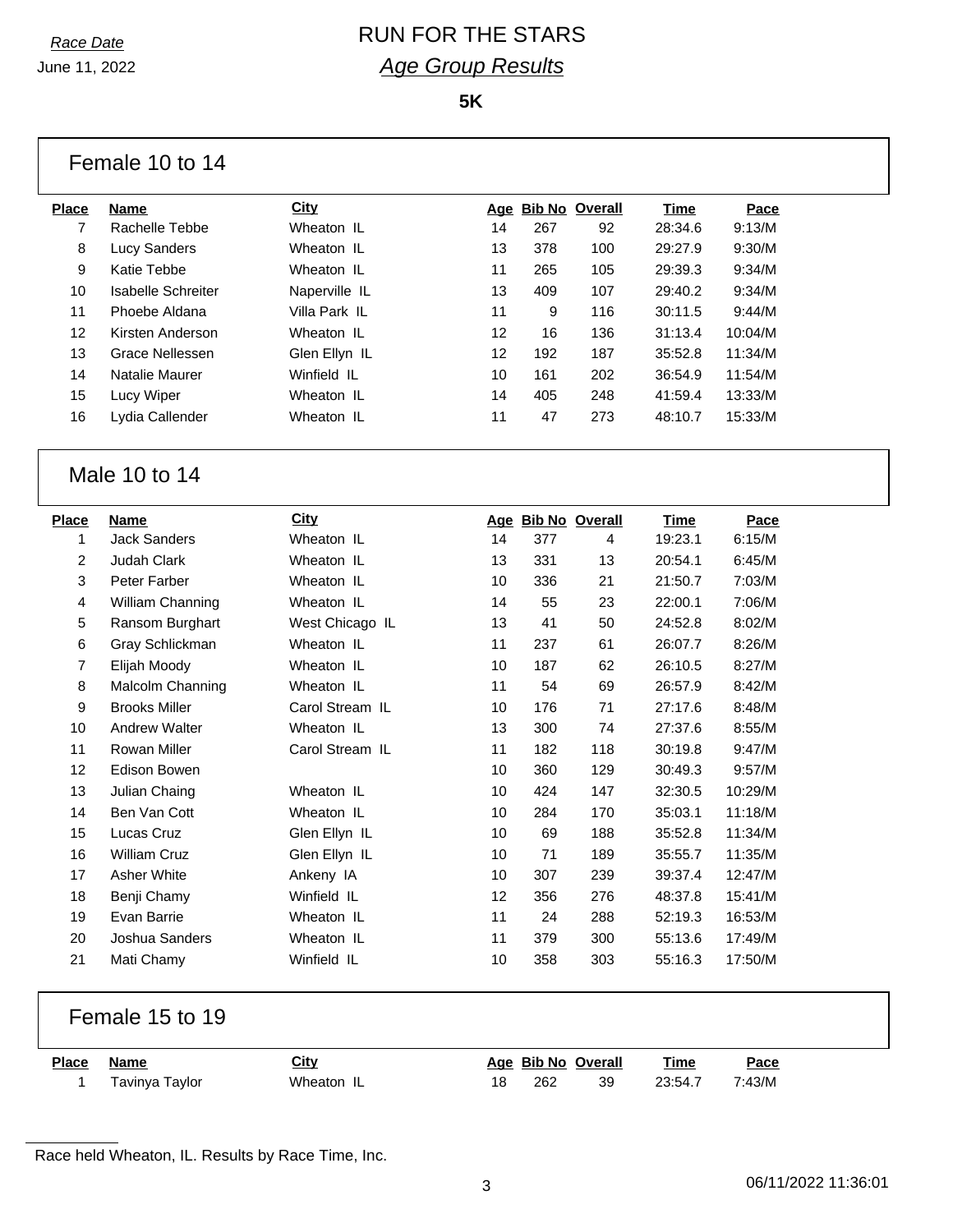## *Race Date* RUN FOR THE STARS *Age Group Results*

**5K**

| Female 15 to 19 |  |  |  |  |
|-----------------|--|--|--|--|
|-----------------|--|--|--|--|

| Place | Name                  | City             | Age | <b>Bib No Overall</b> |     | Time      | Pace    |
|-------|-----------------------|------------------|-----|-----------------------|-----|-----------|---------|
| 2     | Ava Gruenwald         | Wheaton IL       | 16  | 93                    | 84  | 28:15.7   | 9:07/M  |
| 3     | Alyssa Smidesang      | Wheaton IL       | 16  | 253                   | 137 | 31:13.6   | 10:04/M |
| 4     | Grace Anderson        | Wheaton IL       | 15  | 15                    | 139 | 31:24.5   | 10:08/M |
| 5     | Hannah Tebbe          | Wheaton IL       | 15  | 263                   | 148 | 32:33.1   | 10:30/M |
| 6     | Natalie Diaz          | Winfield IL      | 19  | 386                   | 166 | 34:55.7   | 11:16/M |
| 7     | Karis Lee             | Wheaton IL       | 15  | 385                   | 167 | 34:58.1   | 11:17/M |
| 8     | Peggy Nellessen       | Glen Ellyn IL    | 17  | 195                   | 172 | 35:07.9   | 11:20/M |
| 9     | Amelia Seaman         | Mt Prospect IL   | 18  | 242                   | 179 | 35:34.6   | 11:29/M |
| 10    | <b>Aubrey Samuels</b> | Winfield IL      | 15  | 233                   | 222 | 38:04.9   | 12:17/M |
| 11    | Megan Yates           | Carol Stream IL  | 19  | 320                   | 224 | 38:07.4   | 12:18/M |
| 12    | <b>Holly Wiper</b>    | Wheaton IL       | 17  | 404                   | 249 | 41:59.9   | 13:33/M |
| 13    | Ayla Wiggins          | Saint Charles IL | 15  | 312                   | 257 | 43:00.6   | 13:52/M |
| 14    | Charlotte O'Donnell   | Elgin IL         | 15  | 211                   | 271 | 47:51.1   | 15:26/M |
| 15    | <b>Emilie Boyd</b>    | West Chicago IL  | 15  | 33                    | 343 | 1:03:13.8 | 20:24/M |
|       |                       |                  |     |                       |     |           |         |

### Male 15 to 19

| Place | Name                | City                |    | Age Bib No Overall |     | Time    | Pace    |
|-------|---------------------|---------------------|----|--------------------|-----|---------|---------|
|       | Caleb Walter        | Wheaton IL          | 17 | 301                | 7   | 20:09.7 | 6:30/M  |
| 2     | Joseph Urban        | Glendale Heights IL | 16 | 280                | 12  | 20:37.3 | 6:39/M  |
| 3     | Oliver Smith        | Warrenville IL      | 16 | 254                | 27  | 22:24.5 | 7:14/M  |
| 4     | Andrew Hansen       | Wheaton IL          | 17 | 95                 | 31  | 22:54.5 | 7:23/M  |
| 5     | Chip Nordstrom      | Wheaton IL          | 15 | 207                | 59  | 26:01.5 | 8:24/M  |
| 6     | Caleb Lynch         | Wheaton IL          | 16 | 363                | 63  | 26:12.4 | 8:27/M  |
| 7     | Ian Van Wijk        | Wheaton IL          | 16 | 291                | 79  | 27:40.1 | 8:56/M  |
| 8     | Simeon O'Donnell    | Elgin IL            | 17 | 216                | 142 | 31:34.3 | 10:11/M |
| 9     | Jayson Lyden        | Wheaton IL          | 16 | 341                | 215 | 37:20.6 | 12:03/M |
| 10    | Daniel Titcomb      | Wheaton IL          | 16 | 269                | 263 | 46:18.4 | 14:56/M |
| 11    | <b>Trevor Smith</b> | Warrenville IL      | 17 | 255                | 307 | 56:52.8 | 18:21/M |
|       |                     |                     |    |                    |     |         |         |

### Female 20 to 24

| Place | <b>Name</b>          | City            |    | Age Bib No Overall |     | Time    | Pace    |
|-------|----------------------|-----------------|----|--------------------|-----|---------|---------|
|       | Maddie Weeden        | Wheaton IL      | 24 | 304                | 30  | 22:47.1 | 7:21/M  |
| 2     | Sarah Volle          | Carol Stream IL | 23 | 296                | 55  | 25:24.3 | 8:12/M  |
| 3     | Kathleen Acabel      |                 | 21 | 364                | 67  | 26:42.6 | 8:37/M  |
| 4     | <b>Mariel Martin</b> | West Chicago IL | 21 | 155                | 85  | 28:19.1 | 9:08/M  |
| 5     | Melissa Milford      | Wheaton IL      | 24 | 172                | 101 | 29:29.6 | 9:31/M  |
| 6     | <b>Isabel Gravez</b> | Wheaton IL      | 21 | 92                 | 122 | 30:30.6 | 9:51/M  |
|       | Lily O'Donnell       | Elgin IL        | 20 | 215                | 163 | 34:34.2 | 11:09/M |
|       |                      |                 |    |                    |     |         |         |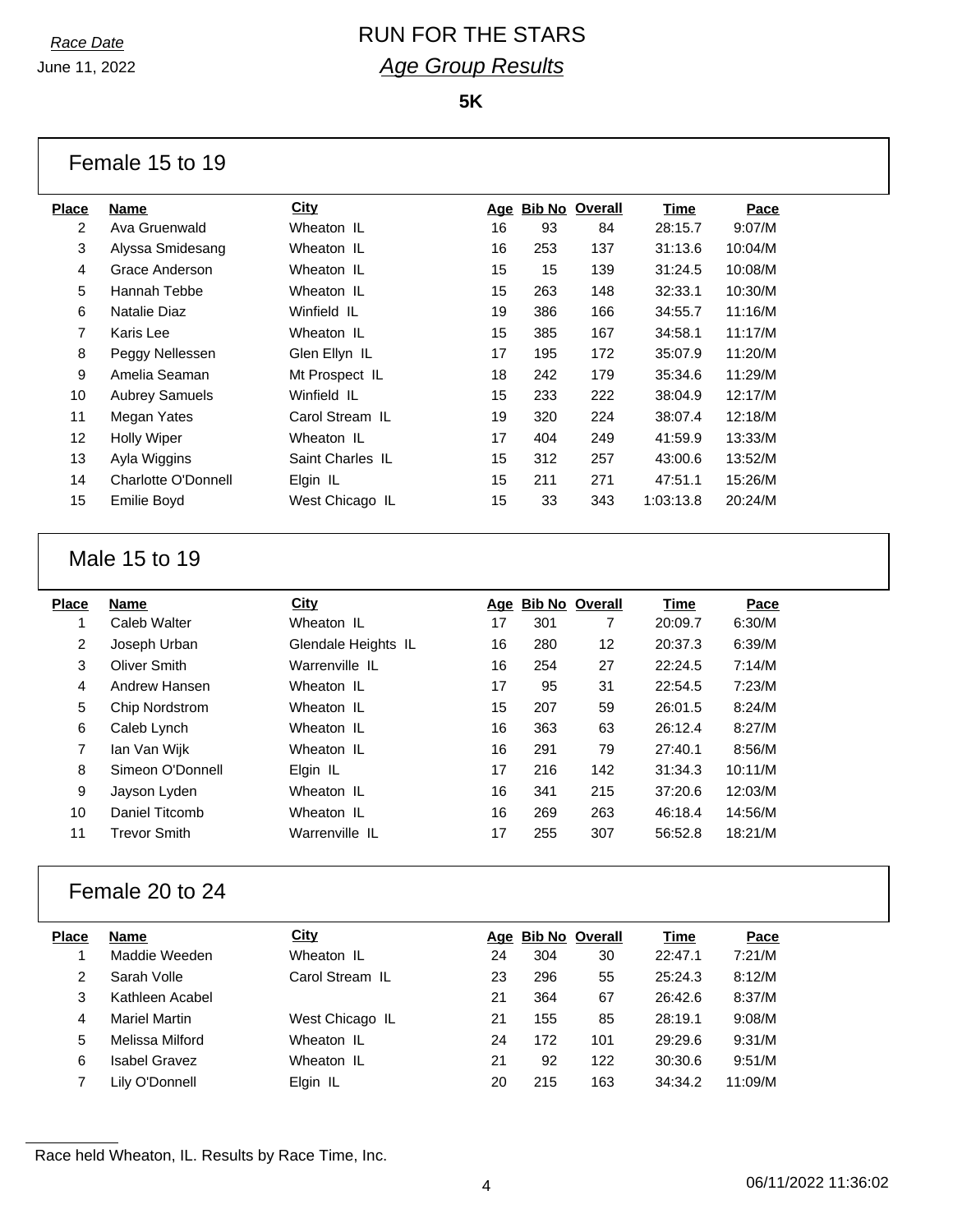# *Race Date* RUN FOR THE STARS *Age Group Results*

**5K**

|                | Female 20 to 24         |                     |    |     |                    |             |         |  |
|----------------|-------------------------|---------------------|----|-----|--------------------|-------------|---------|--|
| <b>Place</b>   | Name                    | <b>City</b>         |    |     | Age Bib No Overall | Time        | Pace    |  |
| 8              | <b>Grace Wiggins</b>    | St Charles IL       | 20 | 314 | 165                | 34:52.9     | 11:15/M |  |
| 9              | Katherine Baylis        | Carol Stream IL     | 24 | 26  | 216                | 37:23.8     | 12:04/M |  |
| 10             | Ambar Mejia             | Wheaton IL          | 21 | 170 | 221                | 38:00.7     | 12:16/M |  |
|                | Male 20 to 24           |                     |    |     |                    |             |         |  |
| <b>Place</b>   | <b>Name</b>             | <b>City</b>         |    |     | Age Bib No Overall | <b>Time</b> | Pace    |  |
| 1              | <b>Birjan Crispin</b>   | Wheaton IL          | 23 | 68  | 95                 | 28:57.6     | 9:21/M  |  |
| 2              | Michael Klein           | Wheaton IL          | 23 | 133 | 108                | 29:41.8     | 9:35/M  |  |
| 3              | Daniel McHenney         | Winfield IL         | 24 | 165 | 119                | 30:25.9     | 9:49/M  |  |
| 4              | <b>Tommy Gallagher</b>  | Wheaton IL          | 23 | 87  | 121                | 30:29.9     | 9:50/M  |  |
| 5              | Jake Hooten             | Wheaton IL          | 23 | 109 | 123                | 30:30.6     | 9:51/M  |  |
| 6              | Jonathan Larson         | Wheaton IL          | 24 | 146 | 125                | 30:31.5     | 9:51/M  |  |
|                | Female 25 to 29         |                     |    |     |                    |             |         |  |
| <b>Place</b>   | <b>Name</b>             | <b>City</b>         |    |     | Age Bib No Overall | <b>Time</b> | Pace    |  |
| $\mathbf{1}$   | <b>Bree Murray</b>      | Roselle IL          | 26 | 190 | 117                | 30:14.6     | 9:45/M  |  |
| 2              | Danielle Lee            | Wheaton IL          | 29 | 148 | 126                | 30:33.4     | 9:51/M  |  |
| 3              | Kelley Izatt            | Wheaton IL          | 25 | 372 | 134                | 31:00.6     | 10:00/M |  |
| 4              | Jessica Johnson         | Carol Stream IL     | 29 | 118 | 162                | 34:33.4     | 11:09/M |  |
| 5              | Rebecca Brush           | Glendale Hts IL     | 27 | 38  | 200                | 36:46.1     | 11:52/M |  |
| 6              | <b>Allison Sipek</b>    | Lemont IL           | 25 | 250 | 217                | 37:24.1     | 12:04/M |  |
| $\overline{7}$ | Andra Cowell            | Aurora IL           | 28 | 66  | 228                | 38:21.4     | 12:22/M |  |
| 8              | Shelby Moonjian         | Wheaton IL          | 26 | 351 | 266                | 47:09.3     | 15:13/M |  |
| 9              | <b>Bethany Albright</b> | Carol Stream IL     | 27 | 3   | 268                | 47:19.5     | 15:16/M |  |
| 10             | Amy Hiben               | Wheaton IL          | 27 | 104 | 311                | 57:18.8     | 18:29/M |  |
| 11             | Amy Zepeda Perez        | Aurora IL           | 29 | 325 | 333                | 1:01:24.3   | 19:49/M |  |
| 12             | Julia Labuschagne       | Romeoville IL       | 28 | 142 | 341                | 1:03:07.8   | 20:22/M |  |
|                | Male 25 to 29           |                     |    |     |                    |             |         |  |
| <b>Place</b>   | <b>Name</b>             | City                |    |     | Age Bib No Overall | <b>Time</b> | Pace    |  |
| 1              | Jacob Vahle             | Glendale Heights IL | 28 | 283 | 5                  | 19:52.5     | 6:25/M  |  |
| 2              | David Albright          | Carol Stream IL     | 26 | 4   | 11                 | 20:35.8     | 6:39/M  |  |
| 3              | John Torppey            | Wheaton IL          | 28 | 271 | 15                 | 21:06.5     | 6:49/M  |  |
| 4              | Joshua Urban            | Wheaton IL          | 28 | 281 | 16                 | 21:07.3     | 6:49/M  |  |
| 5              | John McHenney           | West Chicago IL     | 26 | 166 | 26                 | 22:21.8     | 7:13/M  |  |
| 6              | James Maher             | Wheaton IL          | 29 | 154 | 28                 | 22:35.8     | 7:17/M  |  |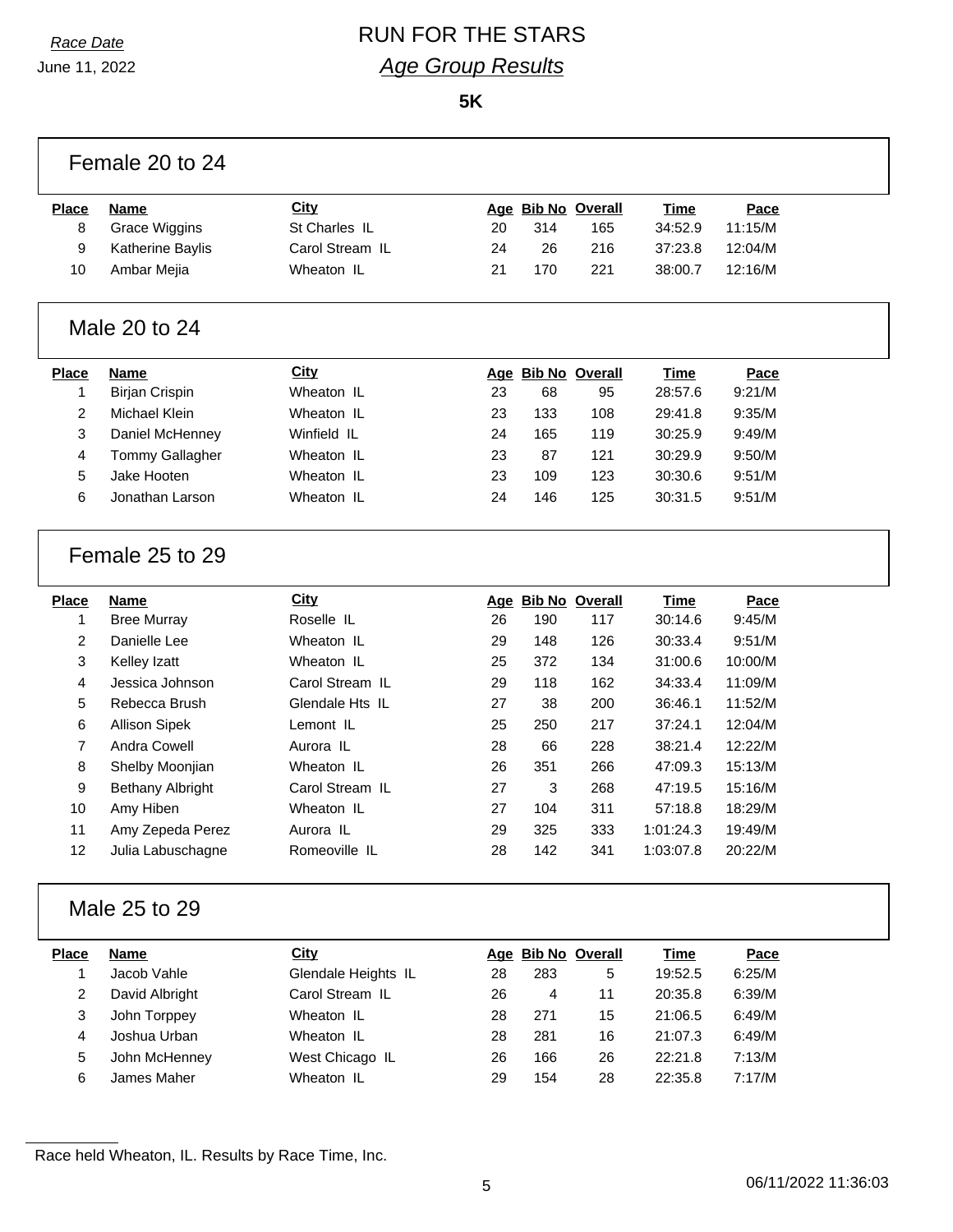## *Race Date* RUN FOR THE STARS *Age Group Results*

**5K**

| Place | <b>Name</b>             | <b>City</b>        |    | Age Bib No Overall |     | Time      | Pace    |
|-------|-------------------------|--------------------|----|--------------------|-----|-----------|---------|
| 7     | Jack O'Connor           | Wheaton IL         | 28 | 210                | 36  | 23:36.3   | 7:37/M  |
| 8     | <b>Karl Bratt</b>       | Hoffman Estates IL | 29 | 36                 | 40  | 23:56.6   | 7:43/M  |
| 9     | Josh Hend               | Wheaton IL         | 28 | 100                | 58  | 25:52.3   | 8:21/M  |
| 10    | <b>Andrew Willis</b>    | Lisle IL           | 28 | 340                | 66  | 26:34.3   | 8:34/M  |
| 11    | <b>Thomas Miller</b>    | West Chicago IL    | 27 | 183                | 128 | 30:42.8   | 9:54/M  |
| 12    | <b>Andrew Norton</b>    | Carol Stream IL    | 25 | 208                | 204 | 36:57.5   | 11:55/M |
| 13    | <b>Harrison Wiggins</b> | Saint Charles IL   | 26 | 315                | 252 | 42:53.3   | 13:50/M |
| 14    | <b>Richard Moomjiam</b> | Wheaton IL         | 27 | 352                | 267 | 47:09.3   | 15:13/M |
| 15    | Mark Hiben              | Warrenville IL     | 29 | 106                | 313 | 57:19.2   | 18:29/M |
| 16    | Andy Kopp               | Carol Stream IL    | 29 | 135                | 346 | 1:04:33.4 | 20:49/M |
| 17    | Jesse Feehan            | Crest Hill IL      | 29 | 82                 | 350 | 1:06:35.5 | 21:29/M |
|       |                         |                    |    |                    |     |           |         |

#### Female 30 to 34

| Place | Name               | City           | Age | <b>Bib No Overall</b> |     | Time    | Pace    |
|-------|--------------------|----------------|-----|-----------------------|-----|---------|---------|
|       | Meg Zaino          | Wheaton IL     | 34  | 323                   | 52  | 25:17.6 | 8:10/M  |
| 2     | Christine Kindberg | Glen Ellyn IL  | 33  | 129                   | 57  | 25:47.3 | 8:19/M  |
| 3     | Mary Martin        | Wheaton IL     | 31  | 156                   | 112 | 29:55.8 | 9:39/M  |
| 4     | Parker Nelson      | Wheaton IL     | 34  | 198                   | 197 | 36:35.9 | 11:48/M |
| 5     | Julianne Gottlieb  | Wheaton IL     | 31  | 374                   | 199 | 36:43.8 | 11:51/M |
| 6     | Dorothy Mayfield   | Berwyn IL      | 34  | 162                   | 230 | 38:25.9 | 12:24/M |
| 7     | Kristen Alvarado   | Lombard IL     | 34  | $12 \overline{ }$     | 301 | 55:14.5 | 17:49/M |
| 8     | Katie Schuett      | Wheaton IL     | 31  | 241                   | 305 | 56:22.4 | 18:11/M |
| 9     | Alison Koch        | Wheaton IL     | 30  | 134                   | 306 | 56:22.6 | 18:11/M |
| 10    | Leslie Jacob       | Warrenville IL | 30  | 111                   | 314 | 57:19.6 | 18:30/M |
|       |                    |                |     |                       |     |         |         |

#### Male 30 to 34

| <b>Place</b> | Name                   | <b>City</b>        |    | Age Bib No Overall |     | Time    | Pace    |
|--------------|------------------------|--------------------|----|--------------------|-----|---------|---------|
| 1            | <b>Tim Ceglarek</b>    | Hoffman Estates IL | 33 | 333                | 22  | 22:00.0 | 7:06/M  |
| 2            | Dan Hiben              | Wheaton IL         | 31 | 105                | 37  | 23:36.8 | 7:37/M  |
| 3            | Peter Girgis           | Wheaton IL         | 34 | 90                 | 41  | 23:59.2 | 7:44/M  |
| 4            | Jon Adkins             | West Chicago IL    | 30 | 2                  | 43  | 24:17.6 | 7:50/M  |
| 5            | <b>Erik Dewar</b>      | Wheaton IL         | 32 | 76                 | 97  | 29:09.5 | 9:24/M  |
| 6            | Caleb Hansen           | Savanna IL         | 30 | 96                 | 103 | 29:35.1 | 9:33/M  |
| 7            | David Kelley           | Wheaton IL         | 30 | 371                | 120 | 30:28.8 | 9:50/M  |
| 8            | Andrew Nelson          | Wheaton IL         | 34 | 196                | 198 | 36:37.6 | 11:49/M |
| 9            | <b>Harrison Cowell</b> | Aurora IL          | 31 | 67                 | 229 | 38:21.6 | 12:22/M |
| 10           | <b>Tony Visconti</b>   | Winfield IL        | 34 | 295                | 250 | 42:35.1 | 13:44/M |
| 11           | Javier Perez           | Aurora CO          | 34 | 220                | 327 | 59:31.3 | 19:12/M |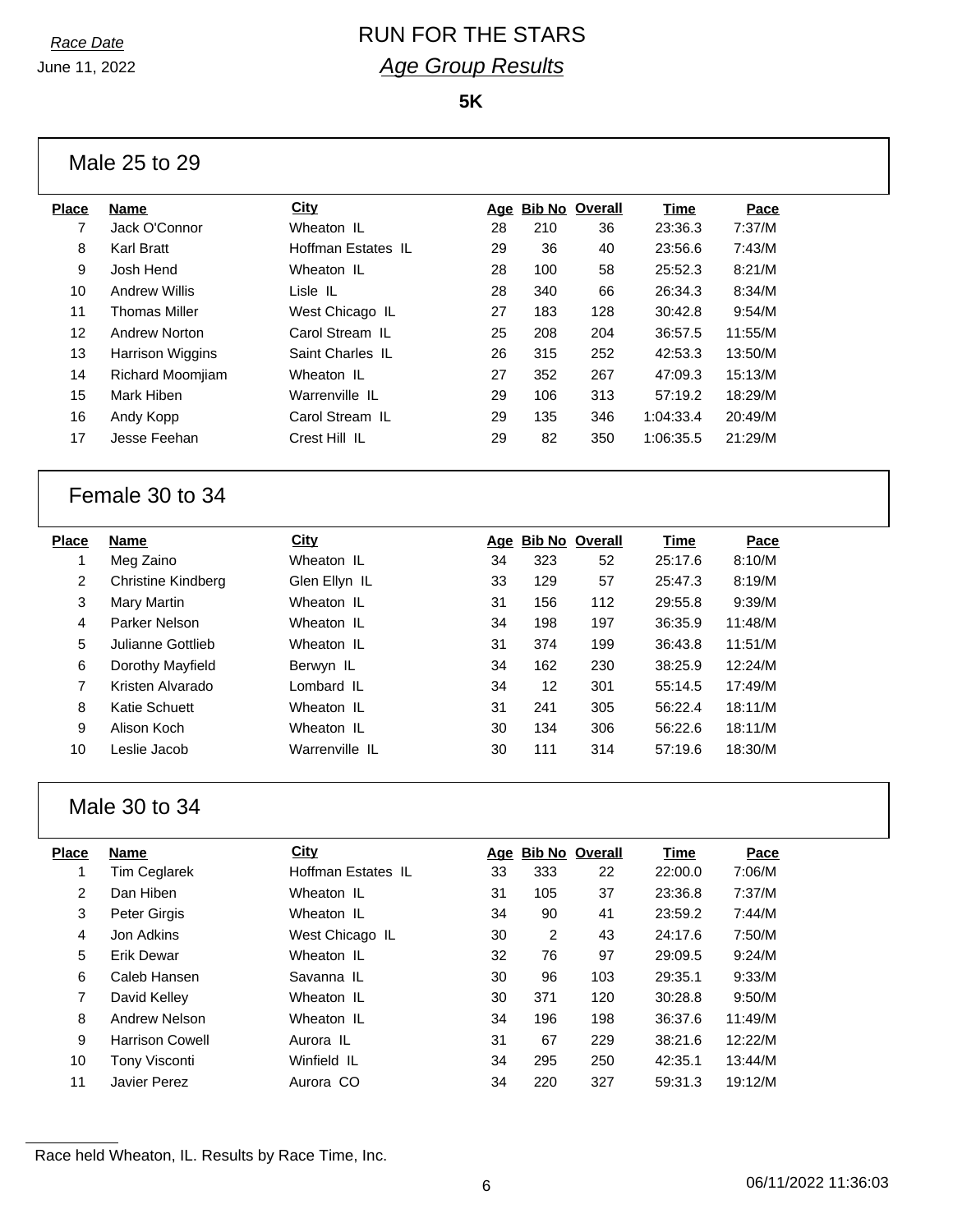# *Race Date* RUN FOR THE STARS *Age Group Results*

**5K**

| Male 30 to 34   |                       |                    |    |     |                    |             |         |  |  |
|-----------------|-----------------------|--------------------|----|-----|--------------------|-------------|---------|--|--|
| <b>Place</b>    | <b>Name</b>           | City               |    |     | Age Bib No Overall | <b>Time</b> | Pace    |  |  |
| 12              | Diego Perez Chavez    | Aurora IL          | 32 | 221 | 334                | 1:01:26.6   | 19:49/M |  |  |
| 13              | Kobus Labuschagne     | Romeoville IL      | 31 | 143 | 340                | 1:03:07.6   | 20:22/M |  |  |
|                 |                       |                    |    |     |                    |             |         |  |  |
| Female 35 to 39 |                       |                    |    |     |                    |             |         |  |  |
| <b>Place</b>    | <b>Name</b>           | City               |    |     | Age Bib No Overall | Time        | Pace    |  |  |
| $\mathbf{1}$    | Jessica King          | Glen Ellyn IL      | 37 | 413 | 33                 | 23:15.9     | 7:30/M  |  |  |
| 2               | <b>Ashley Adkins</b>  | West Chicago IL    | 35 | 1   | 44                 | 24:19.1     | 7:51/M  |  |  |
| 3               | Jennifer Racki        | Western Springs IL | 35 | 226 | 51                 | 24:56.6     | 8:03/M  |  |  |
| 4               | Abby Clark            | Wheaton IL         | 39 | 332 | 56                 | 25:36.9     | 8:16/M  |  |  |
| 5               | <b>Melanie Truitt</b> | Wheaton IL         | 36 | 272 | 75                 | 27:38.6     | 8:55/M  |  |  |
| 6               | <b>Brittany Bell</b>  | Wheaton IL         | 35 | 28  | 130                | 30:53.6     | 9:58/M  |  |  |
| $\overline{7}$  | Ester Wisdom          | Wheaton IL         | 39 | 319 | 131                | 30:56.2     | 9:59/M  |  |  |
| 8               | Katelyn Kaese         | Glen Ellyn IL      | 39 | 411 | 132                | 30:56.6     | 9:59/M  |  |  |
| 9               | <b>Crystal Miller</b> | Carol Stream IL    | 39 | 177 | 143                | 31:49.1     | 10:16/M |  |  |
| 10              | Kristin Visconti      | Winfield IL        | 35 | 294 | 156                | 33:45.6     | 10:53/M |  |  |
| 11              | Jennifer Nicodem      | Wheaton IL         | 39 | 206 | 168                | 34:58.2     | 11:17/M |  |  |
| 12              | Ruth Yousaf Sadiq     | Carol Stream IL    | 35 | 322 | 190                | 35:56.1     | 11:36/M |  |  |
| 13              | Monica Barton         | North Aurora IL    | 39 | 25  | 207                | 37:02.8     | 11:57/M |  |  |
| 14              | Jenn Miller           | Wheaton IL         | 36 | 185 | 220                | 37:53.8     | 12:13/M |  |  |
| 15              | Kara Vance            | Wheaton IL         | 35 | 292 | 225                | 38:08.1     | 12:18/M |  |  |
| 16              | Laura Uecke           | West Chicago IL    | 35 | 278 | 232                | 38:37.9     | 12:28/M |  |  |
| 17              | Mandy White           | Ankeny IA          | 39 | 310 | 253                | 42:56.4     | 13:51/M |  |  |
| 18              | <b>Caitlin Maurer</b> | Winfield IL        | 35 | 158 | 281                | 51:25.5     | 16:35/M |  |  |
| 19              | Kate Schlickman       | Wheaton IL         | 38 | 239 | 283                | 51:30.4     | 16:37/M |  |  |
| 20              | Berni Chamy           |                    | 36 | 357 | 304                | 55:16.6     | 17:50/M |  |  |
|                 |                       |                    |    |     |                    |             |         |  |  |

### Male 35 to 39

| Place | Name               | <b>City</b>   |    | Age Bib No Overall |     | Time    | Pace    |
|-------|--------------------|---------------|----|--------------------|-----|---------|---------|
|       | Anthony Hanson     | Millington IL | 39 | 97                 | 9   | 20:29.7 | 6:37/M  |
| 2     | Tim Haumersen      | Wheaton IL    | 37 | 99                 | 35  | 23:20.5 | 7:32/M  |
| 3     | <b>Matt Farber</b> | Wheaton IL    | 37 | 337                | 46  | 24:34.7 | 7:56/M  |
| 4     | Brian Bamberger    | Glen Ellyn IL | 38 | 20                 | 48  | 24:39.4 | 7:57/M  |
| 5     | Mike Zaino         | Wheaton IL    | 35 | 324                | 54  | 25:24.1 | 8:12/M  |
| 6     | Aaron Camp         | Wheaton IL    | 39 | 48                 | 60  | 26:01.6 | 8:24/M  |
| 7     | David Chase        | Wheaton IL    | 39 | 56                 | 82  | 28:00.6 | 9:02/M  |
| 8     | Josh Bell          | Wheaton IL    | 35 | 382                | 127 | 30:34.5 | 9:52/M  |
| 9     | David McDermott    | Glen Ellyn IL | 39 | 163                | 161 | 34:33.2 | 11:09/M |
| 10    | Tim Van Cott       | Wheaton IL    | 38 | 286                | 175 | 35:21.1 | 11:24/M |
|       |                    |               |    |                    |     |         |         |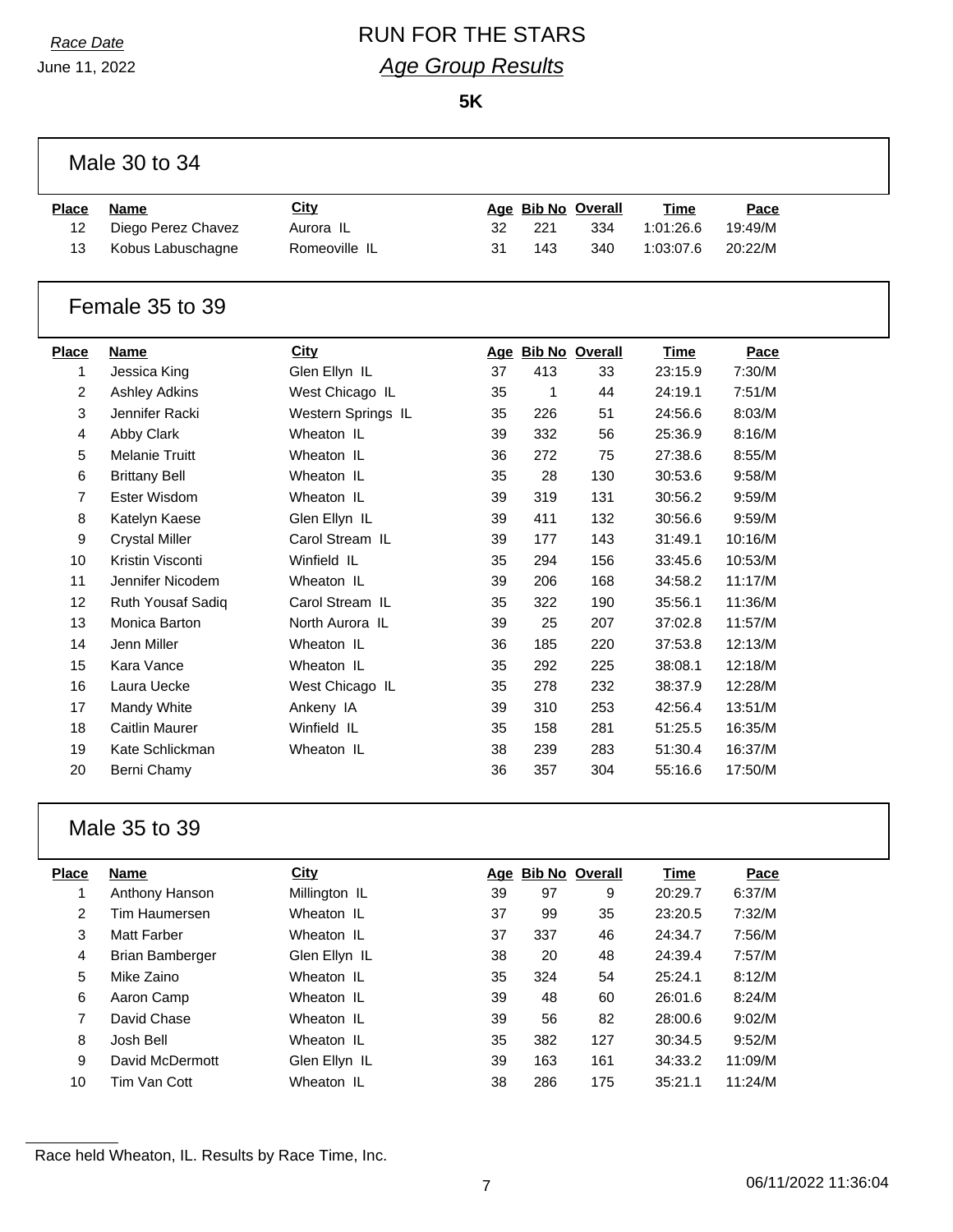## *Race Date* RUN FOR THE STARS *Age Group Results*

**5K**

| Male 35 to 39 |  |  |  |
|---------------|--|--|--|
|---------------|--|--|--|

| Place | Name                    | <b>City</b>    | Aqe |     | <b>Bib No Overall</b> | Time    | Pace    |  |
|-------|-------------------------|----------------|-----|-----|-----------------------|---------|---------|--|
| 11    | Eric Schlickman         | Wheaton IL     | 38  | 235 | 195                   | 36:26.5 | 11:45/M |  |
| 12    | Josh Maurer             | Winfield IL    | 35  | 160 | 203                   | 36:55.1 | 11:55/M |  |
| 13    | Ben Panner              | Wheaton IL     | 35  | 218 | 211                   | 37:07.9 | 11:59/M |  |
| 14    | John Chase              | Wheaton IL     | 36  | 57  | 218                   | 37:32.1 | 12:06/M |  |
| 15    | <b>Brockton Diebold</b> | Wheaton IL     | 37  | 349 | 238                   | 39:26.2 | 12:43/M |  |
| 16    | Mike White              | Ankeny IA      | 38  | 311 | 255                   | 42:57.6 | 13:51/M |  |
| 17    | Marcus Chiu             | Warrenville IL | 38  | 60  | 299                   | 54:46.1 | 17:40/M |  |
| 18    | Josue Alvarado          | Lombard IL     | 35  | 11  | 302                   | 55:15.1 | 17:49/M |  |
|       |                         |                |     |     |                       |         |         |  |

#### Female 40 to 44

| Place             | Name                   | City          | Age | <b>Bib No Overall</b> |     | Time    | Pace    |
|-------------------|------------------------|---------------|-----|-----------------------|-----|---------|---------|
|                   | Katie Diehl            | Glen Ellyn IL | 41  | 417                   | 34  | 23:16.1 | 7:30/M  |
| $\overline{2}$    | Lauren Buell           | Glen Ellyn IL | 42  | 416                   | 53  | 25:20.6 | 8:11/M  |
| 3                 | <b>Tracey Wilson</b>   | Naperville IL | 42  | 318                   | 64  | 26:25.2 | 8:31/M  |
| 4                 | Sonja Lilly            | Winfield IL   | 43  | 362                   | 70  | 27:01.9 | 8:43/M  |
| 5                 | Melissa Aldana         | Villa Park IL | 42  | 7                     | 80  | 27:41.5 | 8:56/M  |
| 6                 | <b>Stacy Short</b>     | Glen Ellyn IL | 40  | 414                   | 141 | 31:31.4 | 10:10/M |
| $\overline{7}$    | <b>Margot Collins</b>  | Glen Ellyn IL | 41  | 63                    | 182 | 35:36.2 | 11:29/M |
| 8                 | <b>Becky Nelson</b>    | Glen Ellyn IL | 42  | 200                   | 193 | 36:01.8 | 11:37/M |
| 9                 | Jana Diesner           | Champaign IL  | 44  | 366                   | 201 | 36:50.6 | 11:53/M |
| 10                | <b>Hilary Peterson</b> | Elmhurst IL   | 43  | 222                   | 227 | 38:20.3 | 12:22/M |
| 11                | Aimee Callender        | Wheaton IL    | 41  | 45                    | 274 | 48:11.6 | 15:33/M |
| $12 \overline{ }$ | Sean Kelley            | Naperville IL | 43  | 125                   | 293 | 54:37.5 | 17:37/M |
| 13                | Alison Kelley          | Naperville IL | 43  | 121                   | 297 | 54:37.6 | 17:37/M |
| 14                | Julie Chiu             | Naperville IL | 42  | 59                    | 298 | 54:46.1 | 17:40/M |
|                   |                        |               |     |                       |     |         |         |

## Male 40 to 44

| Place | <b>Name</b>         | City            |    | Age Bib No Overall |     | Time    | Pace    |
|-------|---------------------|-----------------|----|--------------------|-----|---------|---------|
|       | Richard Larsen      | Warrenville IL  | 40 | 145                | 6   | 20:01.3 | 6:28/M  |
| 2     | Michael Kantowski   | Wheaton IL      | 43 | 420                | 29  | 22:37.6 | 7:18/M  |
| 3     | Stephen Sloat       | Glen Ellyn IL   | 41 | 252                | 49  | 24:50.3 | 8:01/M  |
| 4     | Eric Channing       | Wheaton IL      | 42 | 53                 | 72  | 27:22.2 | 8:50/M  |
| 5     | Nate Miller         | Carol Stream IL | 40 | 181                | 73  | 27:25.9 | 8:51/M  |
| 6     | <b>Chip Sanders</b> | Wheaton IL      | 44 | 376                | 77  | 27:39.4 | 8:55/M  |
| 7     | <b>Scott Bailey</b> | Wheaton IL      | 41 | 345                | 93  | 28:34.8 | 9:13/M  |
| 8     | Felipe Chamy        | Winfield IL     | 42 | 52                 | 145 | 32:06.9 | 10:22/M |
| 9     | <b>Ted Buell</b>    | Glen Ellyn IL   | 42 | 415                | 181 | 35:36.1 | 11:29/M |
| 10    | Jeff Short          | Glen Ellyn IL   | 40 | 421                | 208 | 37:03.2 | 11:57/M |
|       |                     |                 |    |                    |     |         |         |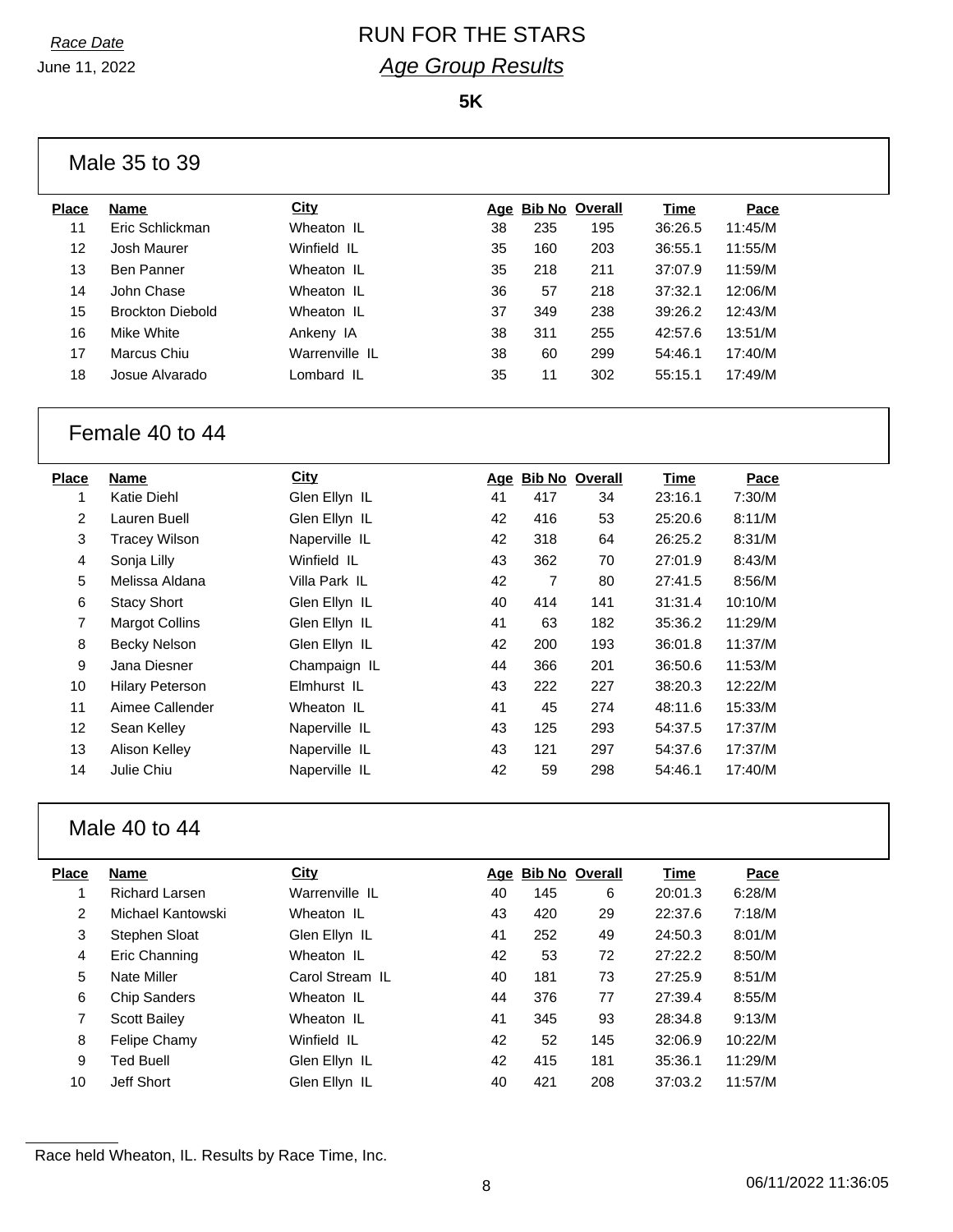# *Race Date* RUN FOR THE STARS *Age Group Results*

**5K**

|                         | Male 40 to 44        |                    |    |     |                    |             |         |  |  |
|-------------------------|----------------------|--------------------|----|-----|--------------------|-------------|---------|--|--|
| <b>Place</b>            | <b>Name</b>          | City               |    |     | Age Bib No Overall | <b>Time</b> | Pace    |  |  |
| 11                      | <b>Scott Lilly</b>   | Winfield IL        | 43 | 361 | 241                | 39:42.1     | 12:48/M |  |  |
|                         | Female 45 to 49      |                    |    |     |                    |             |         |  |  |
| <b>Place</b>            | <b>Name</b>          | <b>City</b>        |    |     | Age Bib No Overall | Time        | Pace    |  |  |
| 1                       | Michelle Tebbe       | Wheaton IL         | 46 | 266 | 32                 | 23:02.3     | 7:26/M  |  |  |
| $\overline{c}$          | Emily O'Donnell      | Elgin IL           | 46 | 213 | 144                | 32:01.7     | 10:20/M |  |  |
| 3                       | Angela Schreiter     | Naperville IL      | 45 | 410 | 149                | 32:35.1     | 10:31/M |  |  |
| 4                       | <b>Beth Seaman</b>   | Mt Prospect IL     | 49 | 243 | 185                | 35:46.1     | 11:32/M |  |  |
| 5                       | <b>Karin Tuurie</b>  | West Chicago IL    | 46 | 274 | 205                | 37:01.1     | 11:57/M |  |  |
| 6                       | Gwen Golden-Burghart | West Chicago IL    | 49 | 91  | 312                | 57:18.8     | 18:29/M |  |  |
| $\overline{7}$          | Rachel Atkison       | Carpentersville IL | 48 | 18  | 319                | 58:32.6     | 18:53/M |  |  |
| 8                       | Caryn Rylander       | Warrenville IL     | 47 | 231 | 349                | 1:05:36.4   | 21:10/M |  |  |
| Male 45 to 49           |                      |                    |    |     |                    |             |         |  |  |
| <b>Place</b>            | <b>Name</b>          | City               |    |     | Age Bib No Overall | <b>Time</b> | Pace    |  |  |
| 1                       | Jason Turner         | Villa Park IL      | 45 | 384 | 38                 | 23:43.9     | 7:39/M  |  |  |
| $\overline{2}$          | Dan Vander Plaats    | Crestwood IL       | 49 | 419 | 98                 | 29:17.4     | 9:27/M  |  |  |
| 3                       | James Lyden          | Wheaton IL         | 46 | 342 | 150                | 32:39.8     | 10:32/M |  |  |
| 4                       | Randy Tuurie         | West Chicago IL    | 47 | 276 | 206                | 37:01.5     | 11:57/M |  |  |
| 5                       | Scott Kaese          | Glen Ellyn IL      | 48 | 412 | 209                | 37:04.4     | 11:58/M |  |  |
| 6                       | Jonathan Titcomb     | Wheaton IL         | 45 | 270 | 262                | 46:18.1     | 14:56/M |  |  |
| $\overline{7}$          | Tom Kapala           | Lombard IL         | 47 | 120 | 308                | 57:14.4     | 18:28/M |  |  |
| 8                       | <b>Tim Davis</b>     | Wheaton IL         | 46 | 74  | 336                | 1:01:33.6   | 19:51/M |  |  |
|                         | Female 50 to 54      |                    |    |     |                    |             |         |  |  |
| Place                   | <b>Name</b>          | City               |    |     | Age Bib No Overall | <b>Time</b> | Pace    |  |  |
| $\mathbf{1}$            | Cheryce Berg         | Wheaton IL         | 50 | 29  | 81                 | 27:48.8     | 8:58/M  |  |  |
| $\overline{c}$          | Laurie Smith         | Wheaton IL         | 54 | 354 | 86                 | 28:19.1     | 9:08/M  |  |  |
| 3                       | Angie Anderson       | Wheaton IL         | 52 | 13  | 96                 | 29:03.2     | 9:22/M  |  |  |
| $\overline{\mathbf{4}}$ | Terumi Schmidt       | Wheaton IL         | 52 | 367 | 153                | 33:02.6     | 10:40/M |  |  |
| 5                       | Peggy Kapala         | Lombard IL         | 50 | 119 | 233                | 38:42.5     | 12:29/M |  |  |
| 6                       | Rebecca Fox          | West Chicago IL    | 52 | 86  | 264                | 46:35.8     | 15:02/M |  |  |
| $\overline{7}$          | Corrie Barrie        | Wheaton IL         | 52 | 23  | 287                | 51:58.7     | 16:46/M |  |  |
| 8                       | Janette Hensley      | Wheaton IL         | 53 | 103 | 290                | 54:14.4     | 17:30/M |  |  |
| 9                       | Angela Lawson        | Winfield IL        | 53 | 147 | 316                | 58:15.3     | 18:48/M |  |  |
| 10                      | Michelle Nelson      | Wheaton IL         | 52 | 197 | 324                | 58:52.9     | 19:00/M |  |  |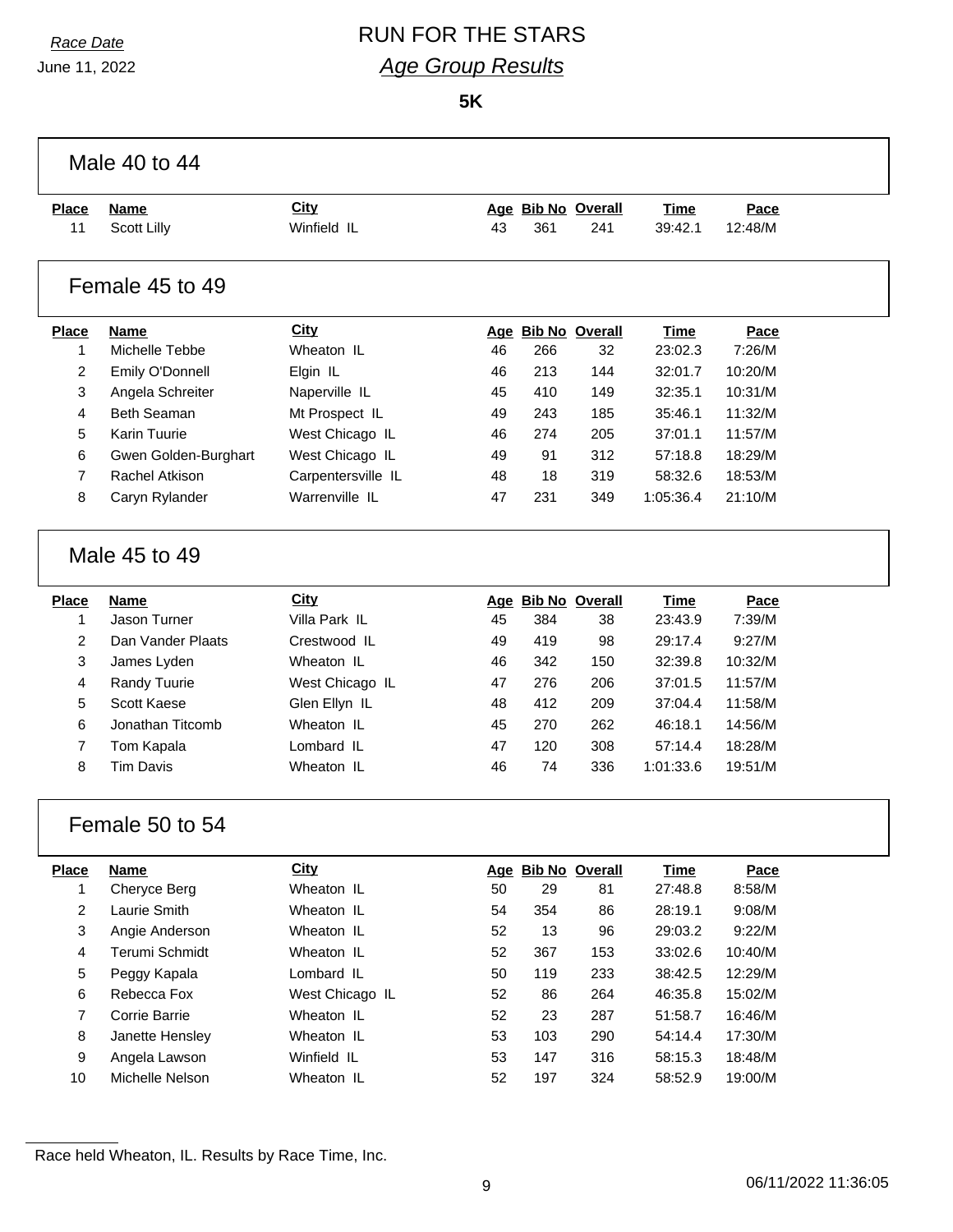# *Race Date* RUN FOR THE STARS *Age Group Results*

**5K**

|                   | Female 50 to 54          |                     |    |     |                          |                        |                |  |
|-------------------|--------------------------|---------------------|----|-----|--------------------------|------------------------|----------------|--|
| <b>Place</b>      | <b>Name</b>              | <b>City</b>         |    |     | Age Bib No Overall       | <b>Time</b>            | Pace           |  |
| 11                | <b>Suzanne Shirley</b>   | Wheaton IL          | 52 | 248 | 331                      | 1:00:39.3              | 19:34/M        |  |
| 12                | Karen Lundgren           | Carol Stream IL     | 51 | 151 | 332                      | 1:00:48.9              | 19:37/M        |  |
| 13                | <b>Elaine Waters</b>     | Villa Park IL       | 52 | 303 | 338                      | 1:02:36.3              | 20:12/M        |  |
| 14                | Stella Boyd              | West Chicago IL     | 54 | 34  | 344                      | 1:03:14.8              | 20:24/M        |  |
|                   | Male 50 to 54            |                     |    |     |                          |                        |                |  |
| <b>Place</b>      | <b>Name</b>              | <b>City</b>         |    |     | Age Bib No Overall       | <b>Time</b>            | Pace           |  |
| 1                 | Dave Mack                | Saint Charles IL    | 54 | 152 | 10                       | 20:31.4                | 6:37/M         |  |
| 2                 | Adriaan Van Wijk         | Wheaton IL          | 54 | 289 | 68                       | 26:51.8                | 8:40/M         |  |
| 3                 | Rob Burghart             | West Chicago IL     | 54 | 42  | 110                      | 29:46.4                | 9:36/M         |  |
| 4                 | Gerald Acabal            | Glen Ellyn IL       | 53 | 365 | 135                      | 31:12.3                | 10:04/M        |  |
| 5                 | Sean Curry               | Sugar Grove IL      | 51 | 72  | 169                      | 35:00.2                | 11:18/M        |  |
| 6                 | Patrick Seaman           | Mt Prospect IL      | 50 | 244 | 180                      | 35:34.7                | 11:29/M        |  |
| $\overline{7}$    | lan Smith                | Wheaton IL          | 53 | 353 | 237                      | 39:19.5                | 12:41/M        |  |
| 8                 | Douglas O'Donnell        | Elgin IL            | 50 | 212 | 270                      | 47:50.8                | 15:26/M        |  |
| 9                 | Giles Davis              | Carol Stream IL     | 50 | 73  | 337                      | 1:01:35.6              | 19:52/M        |  |
| 10                | <b>Timothy Boyd</b>      | West Chicago IL     | 54 | 35  | 345                      | 1:03:48.3              | 20:35/M        |  |
|                   | Female 55 to 59          |                     |    |     |                          |                        |                |  |
| <b>Place</b>      | <b>Name</b>              |                     |    |     |                          |                        |                |  |
|                   |                          | <b>City</b>         |    |     | Age Bib No Overall       | <b>Time</b>            | Pace           |  |
| 1                 | <b>Beth Stough</b>       | Wheaton IL          | 59 | 259 | 94                       | 28:42.9                | 9:16/M         |  |
| $\overline{2}$    | Ann Feehan               | Wheaton IL          | 59 | 81  | 140                      | 31:29.1                | 10:09/M        |  |
| 3                 | <b>Christine Uhlhorn</b> | Glen Ellyn IL       | 58 | 279 | 151                      | 32:44.9                | 10:34/M        |  |
| 4                 | Robin Wiper              | Wheaton IL          | 56 | 406 | 178                      | 35:32.1                | 11:28/M        |  |
| 5                 | Kim Miller               | Carol Stream IL     | 56 | 179 | 214                      | 37:19.3                | 12:02/M        |  |
| 6                 | Mary Urban               | Glendale Heights IL | 58 | 282 | 242                      | 40:04.1                | 12:56/M        |  |
| 7                 | Karen Harkin             | Naperville IL       | 57 | 98  | 243                      | 40:43.8                | 13:08/M        |  |
| 8                 | <b>Heather Wiggins</b>   | Saint Charles IL    | 57 | 316 | 285                      | 51:52.1                | 16:44/M        |  |
| 9                 | Kathryn Duerr            | West Chicago IL     | 59 | 78  | 317                      | 58:17.3                | 18:48/M        |  |
| 10                | Lupe Chavez              | Aurora IL           | 55 | 58  | 328                      | 1:00:08.9              | 19:24/M        |  |
| 11                | Kirsten Izatt            | Wheaton IL          | 55 | 373 | 335                      | 1:01:32.4              | 19:51/M        |  |
|                   | Male 55 to 59            |                     |    |     |                          |                        |                |  |
|                   |                          |                     |    |     |                          |                        |                |  |
| <b>Place</b><br>1 | <b>Name</b><br>Joe Gorup | City<br>Wheaton IL  | 56 | 407 | Age Bib No Overall<br>18 | <b>Time</b><br>21:22.5 | Pace<br>6:54/M |  |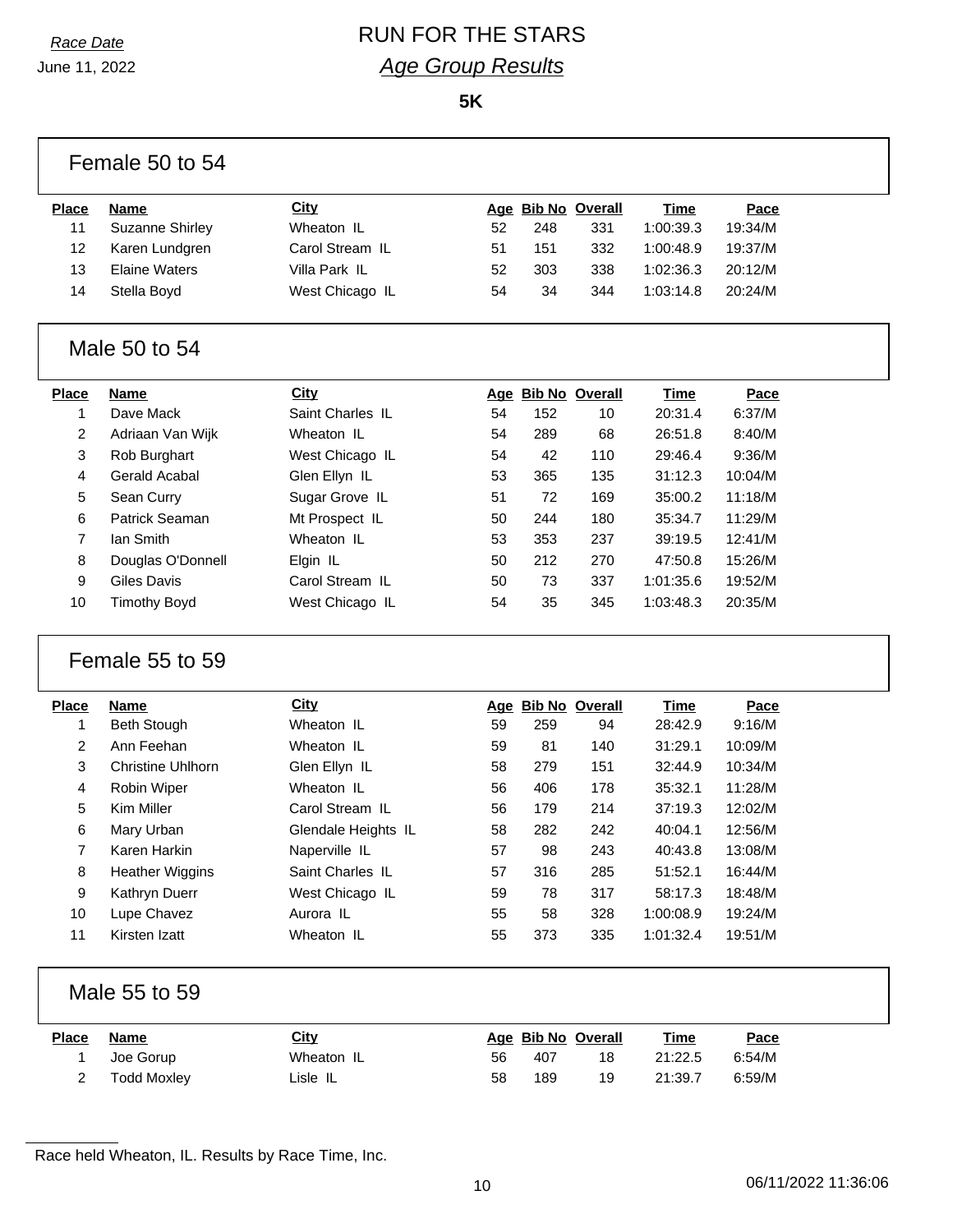## *Race Date* RUN FOR THE STARS *Age Group Results*

**5K**

|              | Male 55 to 59   |               |     |                       |     |                  |         |
|--------------|-----------------|---------------|-----|-----------------------|-----|------------------|---------|
| <b>Place</b> | <b>Name</b>     | City          | Aqe | <b>Bib No Overall</b> |     | Time             | Pace    |
| 3            | David Hensley   | Wheaton IL    | 58  | 102                   | 20  | 21:46.7          | 7:02/M  |
| 4            | Ray Middel      | Lombard IL    | 55  | 171                   | 25  | 22:07.3          | 7:08/M  |
| 5            | Pete Miscinski  | Glen Ellyn IL | 59  | 186                   | 45  | 24:27.3          | 7:53/M  |
| 6            | Rich Jimenez    | Batavia IL    | 58  | 116                   | 88  | 28:30.9          | 9:12/M  |
| 7            | Adam Schreiter  | Naperville IL | 56  | 408                   | 106 | 29:39.4          | 9:34/M  |
| 8            | Alan Hemminger  | Montgomery IL | 56  | 334                   | 109 | 29:44.6          | 9:36/M  |
| 9            | Hal Walsh       | Wheaton IL    | 59  | 299                   | 113 | 29:55.8          | 9:39/M  |
| 10           | Jim Fredrickson | Glen Ellyn IL | 56  | 418                   | 133 | 30:57.5          | 9:59/M  |
| 11           | Edward Rouvier  | Whaaton II    | 56. | 31                    | 138 | $21.21$ $\Omega$ | 10.07/M |

#### Edward Bouvier Wheaton IL 56 31 138 31:21.9 10:07/M Chris Tews Wheaton IL 57 268 158 34:00.4 10:58/M Steve Wiper Wheaton IL 56 403 159 34:31.8 11:08/M Jim Zursin Lake Barrington IL 59 326 164 34:37.4 11:10/M Eric Enstrom Wheaton IL 58 79 251 42:40.5 13:46/M David Wiggins Saint Charles IL 59 313 286 51:53.2 16:44/M Eric Miller Carol Stream IL 59 178 330 1:00:26.7 19:30/M

#### Female 60 to 64

| Place | <b>Name</b>           | <b>City</b>    | Age | <b>Bib No Overall</b> |     | Time    | Pace    |
|-------|-----------------------|----------------|-----|-----------------------|-----|---------|---------|
| 1     | Laura Vossbruch       | Wheaton IL     | 64  | 297                   | 146 | 32:14.2 | 10:24/M |
| 2     | Cris Ratliff          | Elgin IL       | 62  | 227                   | 155 | 33:30.8 | 10:49/M |
| 3     | <b>Tammy Gentile</b>  | Bensenville IL | 63  | 89                    | 157 | 33:54.6 | 10:56/M |
| 4     | Laura Guzman          | Kaneville IL   | 62  | 94                    | 176 | 35:31.4 | 11:28/M |
| 5     | Kathy Kroes           | Addison IL     | 64  | 139                   | 192 | 35:58.7 | 11:36/M |
| 6     | Judith Warren         | Oak Park IL    | 61  | 302                   | 231 | 38:29.9 | 12:25/M |
| 7     | Susan Jackson         | Schaumburg IL  | 60  | 110                   | 236 | 39:11.4 | 12:39/M |
| 8     | <b>Stacy Condrell</b> | Wheaton IL     | 60  | 64                    | 245 | 41:17.1 | 13:19/M |
| 9     | Yvonne Smith          | Romeoville IL  | 64  | 256                   | 278 | 49:00.4 | 15:49/M |
| 10    | Doris Barrera         | Wheaton IL     | 60  | 21                    | 282 | 51:27.3 | 16:36/M |
| 11    | Carla Stockman        | Glen Ellyn IL  | 62  | 258                   | 292 | 54:18.4 | 17:31/M |
| 12    | Deb Carlburg          | Wheaton IL     | 60  | 49                    | 325 | 58:53.1 | 19:00/M |
|       |                       |                |     |                       |     |         |         |

#### Male 60 to 64

| Place | <b>Name</b>       | <u>City</u>     | Aqe | <b>Bib No Overall</b> |     | Time    | <u>Pace</u> |
|-------|-------------------|-----------------|-----|-----------------------|-----|---------|-------------|
|       | Hans Wenzel       | Batavia IL      | 60  | 305                   | 42  | 24:00.6 | 7:45/M      |
|       | Kevin Ritchie     |                 | 60  | 375                   | 115 | 30:09.1 | 9:44/M      |
| 3     | <b>Bob Miller</b> | West Chicago IL | 60  | 174                   | 124 | 30:31.1 | 9:51/M      |
|       | Greg Schmidt      | Wheaton IL      | 63  | 368                   | 152 | 32:59.8 | 10:39/M     |
| 5     | John Samuels      | Winfield IL     | 63  | 234                   | 223 | 38:05.4 | 12:17/M     |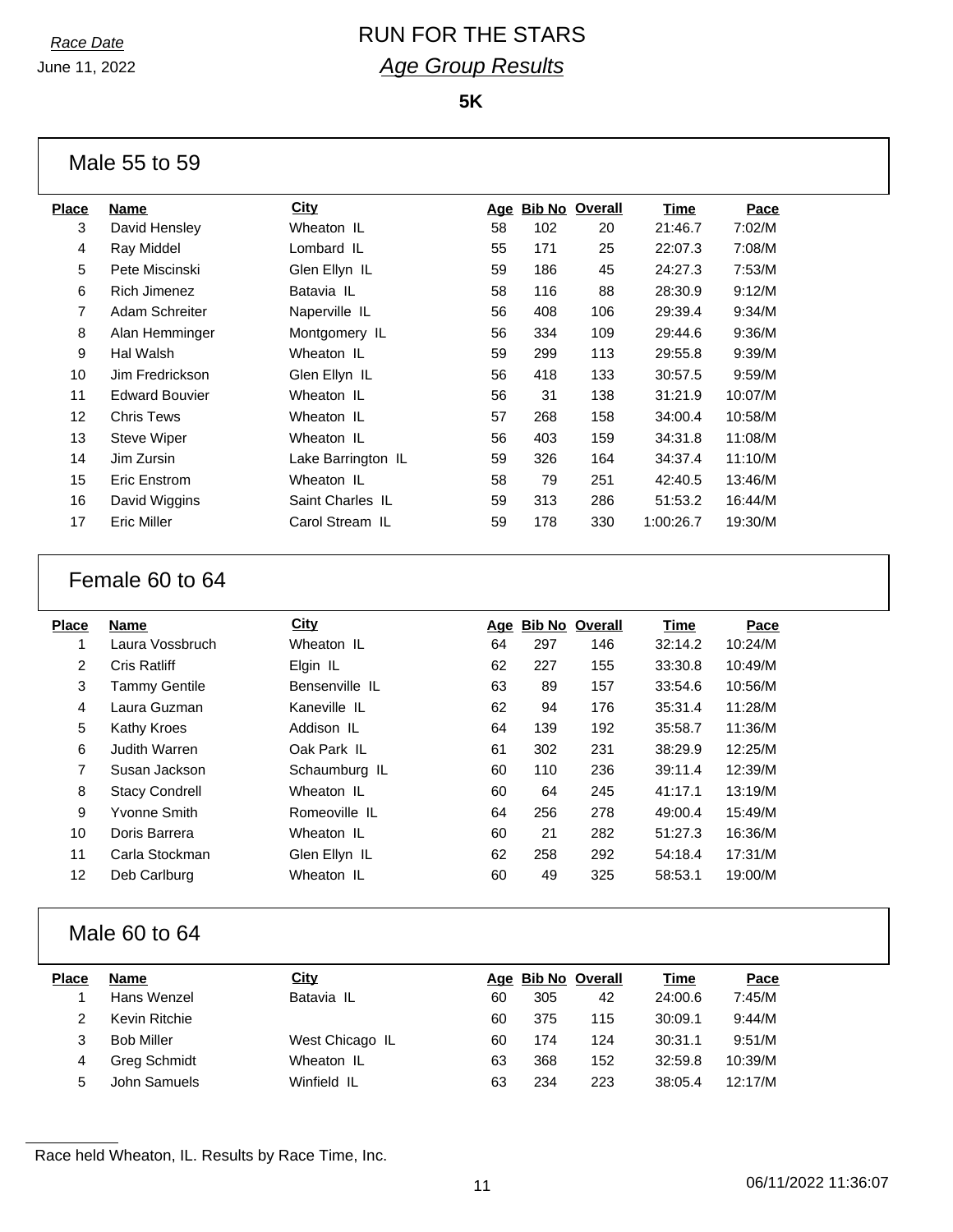# *Race Date* RUN FOR THE STARS *Age Group Results*

**5K**

| <b>Place</b>   | <b>Name</b>          | <b>City</b>          |    | Age Bib No Overall |     | <b>Time</b> | Pace    |
|----------------|----------------------|----------------------|----|--------------------|-----|-------------|---------|
| 6              | Harris Nicholson     | Wheaton IL           | 64 | 205                | 309 | 57:15.4     | 18:28/M |
| $\overline{7}$ | <b>Trace Nelson</b>  |                      | 61 | 329                | 323 | 58:52.4     | 18:59/M |
| 8              | Del Lamb             | Wheaton IL           | 61 | 383                | 326 | 59:25.8     | 19:10/M |
| 9              | <b>Tom Russell</b>   | West Chicago IL      | 61 | 230                | 342 | 1:03:13.6   | 20:24/M |
|                | Female 65 to 69      |                      |    |                    |     |             |         |
| <b>Place</b>   | <b>Name</b>          | <b>City</b>          |    | Age Bib No Overall |     | <b>Time</b> | Pace    |
| 1              | Joyce Sorrell        | Naperville IL        | 67 | 257                | 83  | 28:02.1     | 9:03/M  |
| 2              | Kaori Maeshima       | Batavia IL           | 69 | 153                | 111 | 29:54.4     | 9:39/M  |
| 3              | Sue Burton           | Geneva <sub>IL</sub> | 67 | 44                 | 244 | 41:06.5     | 13:16/M |
| 4              | Debbie Seward        | Wheaton IL           | 69 | 245                | 261 | 46:12.9     | 14:54/M |
| 5              | Diana Clem           | Oak Park IL          | 65 | 61                 | 291 | 54:17.6     | 17:31/M |
| 6              | Janice Fountain      | Green Bay WI         | 68 | 85                 | 318 | 58:32.5     | 18:53/M |
| $\overline{7}$ | Pam Hendricks        | Wayne IL             | 69 | 101                | 320 | 58:39.1     | 18:55/M |
| 8              | Chrissa Osborn       | Wayne IL             | 69 | 217                | 321 | 58:40.3     | 18:56/M |
| 9              | Regina Post          | Wayne IL             | 69 | 225                | 322 | 58:40.6     | 18:56/M |
| 10             | Dawn Sadler          | Warrenville IL       | 66 |                    |     |             |         |
|                |                      |                      |    | 232                | 339 | 1:02:36.9   | 20:12/M |
| 11             | Brenda Kopp          | Glendale Heights IL  | 65 | 137                | 347 | 1:05:34.4   | 21:09/M |
|                | Male 65 to 69        |                      |    |                    |     |             |         |
|                | <b>Name</b>          | <b>City</b>          |    | Age Bib No Overall |     | <b>Time</b> | Pace    |
| 1              | <b>Hugh Beattie</b>  | Naperville IL        | 69 | 27                 | 87  | 28:21.9     | 9:09/M  |
| 2              | Dick Albright        | Carol Stream IL      | 66 | 5                  | 104 | 29:36.3     | 9:33/M  |
| 3              | David Denz           | Wheaton IL           | 65 | 327                | 114 | 30:00.3     | 9:41/M  |
| 4              | George Brichacek     | Carol Stream IL      | 67 | 37                 | 173 | 35:19.3     | 11:24/M |
| 5              | Jose Barrera         | Wheaton IL           | 65 | 22                 | 186 | 35:46.9     | 11:33/M |
| 6              | Keith Burton         | Geneva IL            | 67 | 43                 | 235 | 39:07.4     | 12:37/M |
| $\overline{7}$ | Warren Ludvigsen     | Wheaton IL           | 69 | 150                | 246 | 41:19.5     | 13:20/M |
| 8              | <b>Walter Klaric</b> | Westmont IL          | 67 | 132                | 310 | 57:16.1     | 18:28/M |
| 9              | Bob Kopp             | Carol Stream IL      | 65 | 136                | 329 | 1:00:24.6   | 19:29/M |
| <b>Place</b>   | Female 70 to 74      |                      |    |                    |     |             |         |
| <b>Place</b>   | <b>Name</b>          | <b>City</b>          |    | Age Bib No Overall |     | <b>Time</b> | Pace    |
| 1              | Beth Johnson         | Glen Ellyn IL        | 71 | 117                | 177 | 35:31.5     | 11:28/M |
| 2              | Margaret Jensen      | Saint Charles IL     | 71 | 115                | 183 | 35:40.4     | 11:30/M |